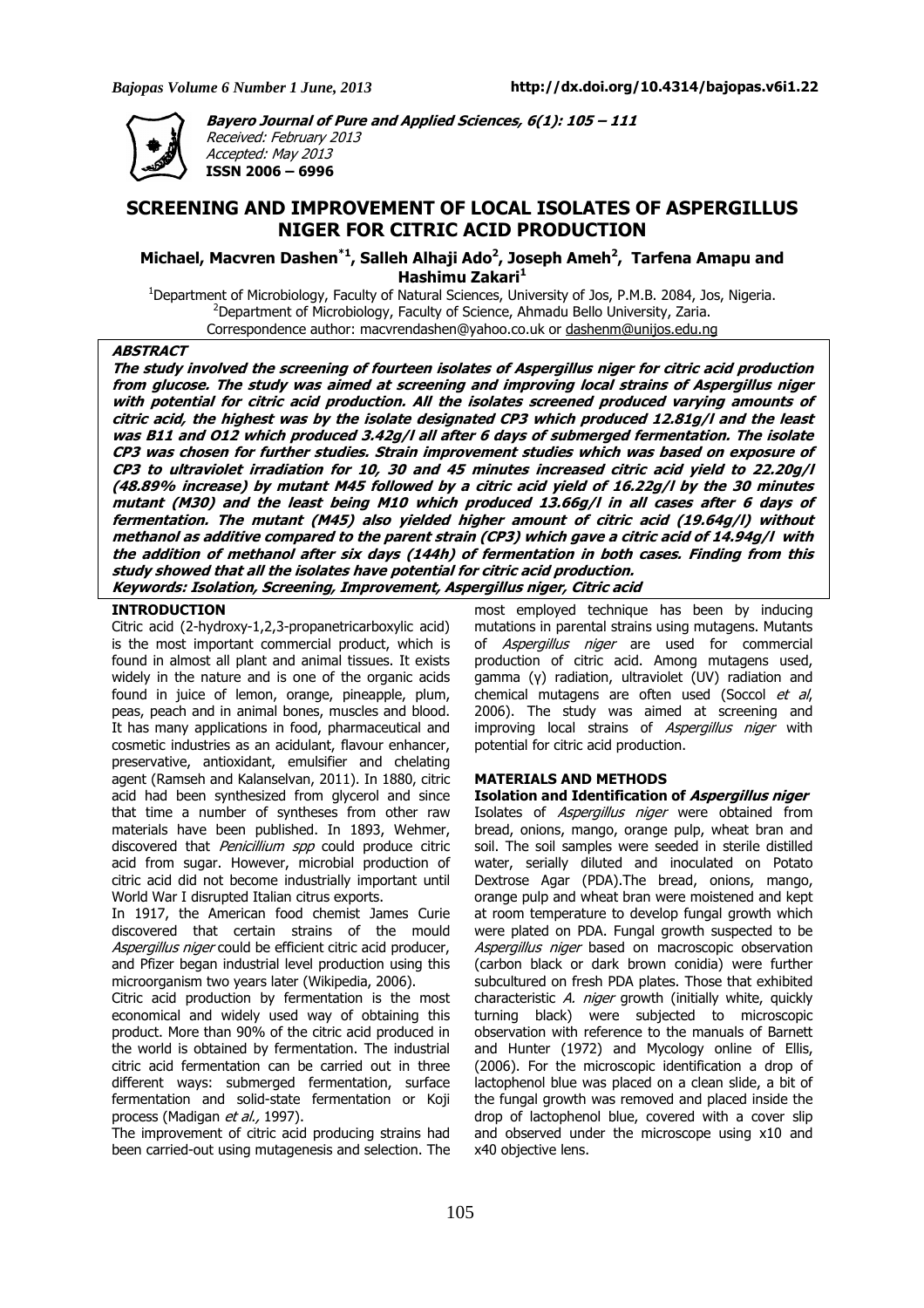# *Bajopas Volume 6 Number 1 June, 2013*

Cellulase producing isolates of Aspergillus niger were also obtained from the Microbiology Department of the Ahmadu Bello University, Zaria. All isolates were maintained on Potato Dextrose Agar slants at 4<sup>0</sup>C.

# **Inoculum Preparation and Standardization**

The spores of the isolates were harvested from slant bottles of 6 days old cultures by washing with sterile distilled water containing 0.8% Tween 80 (Poolyoxyethylene- sorbitanmonooleate) and enumerated using a haemocytometer to give a spore suspension of 10<sup>7</sup> spores/ml (Haq *et al.*, (2003).

# **Screening of Isolates for Citric Acid Production**

Fourteen isolates of Aspergillus niger (CP1, CP2, CP3, CP4, OP5, OP6, S7, S8, M9, B10, B11,O12, O13, WB14) were screened for citric acid production using submerged fermentation in shake flask. The fermentation medium consisted of 150g of glucose/litre, 3.1g of ammonium nitrate (NH4NO3)/litre, 0.15g of potassium in hydrogen phosphate  $(KH_2PO_4)/$ litre and 2.2q of magnessium sulphate heptahydrate (MgSO<sub>4</sub>.7H<sub>2</sub>O)/litre. The pH of the medium was adjusted to 6.0 with 1M sodium hydroxide (NaOH) using pH metre (HANNA HI 991000). Fermentation was carried out at temperature of between  $26^{\circ}$  C -29.5 $^{\circ}$  C on an orbital shaker at a speed of 450rpm and length of fermentation of 168h (7days). Throughout the work the fermentations were carried-out in 500ml Erlenmeyer flasks and the working volume was 60% (300ml) of the flask capacity. The inoculum size was 10ml of the spores suspension corresponding to 10<sup>7</sup>spores per ml (Al-Delaimy and El-Holi, 2003).

### **Analytical Methods**

Citric acid was determined daily by filtering 10ml of the culture medium through Whatman filter paper no. 41. Two to three drops of phenolphthalein as indicator was added and the filtrate was titrated against 0.1M NaOH and calculated as % citric acid according to the following formula (Al- Delaimy and El-Holi, 2003):

% Citric acid =  $192.13 \times M_{\text{NaOH}} \times V_{\text{NaOH}}$ Weight of substrate

Where,

192.13 = molar mass of citric acid.

 $M_{NaOH}$  = molarity of NaOH

 $V_{\text{NaOH}}$  = volume of NaOH consumed during titration. Dry mycelia weight was determined as described by Al - Delaimy and El-Holi, (2003), Haq et al., (2003). Residual sugar was determined from the filtrate obtained above using the 3, 5-

Dinitrosalycilic acid (DNS) method (Hag et al., 2003).

### **Preliminary Strain Improvement Studies**

The spore of the wild *Aspergillus niger* isolate (CP3) was subjected to 254 nm (short wavelength) of ultraviolet (UV) irradiation for 10, 30 and 45minutes using Phillips germicidal lamp and tested for citric acid production from glucose.

### **UV Irradiation Procedure**

The UV irradiation was carried-out using a modification of the method of Kubicek et al, 1986. Five millilitres of sterile distilled water containing 0.1%(w/v) Tween 80 was pipetted into three slant bottles of 7 day old cultures of the wild Aspergillus niger isolate and shaken vigorously to break clumps. This was further diluted to give a final density of 2 x  $10<sup>6</sup>$  spores per ml. Ten millilitres of the suspension were pipetted into three different Petri dishes (13.8 cm diameter). The three dishes labelled 10, 30 and 45 minutes were placed separately inside the dispensing cabinet 20cm away from the centre of the germicidal UV lamp source for the period corresponding to the minutes on their labels. The Petri dishes were covered with alluminium foil for one hour and used for the isolation of potential mutants.

### **Presumptive Mutant Isolation**

This was also based on the method of Kubicek et al. 1986. Their identification was based on the assumption that mutants lacking citrate control of phosphofructokinase would grow faster on a sucrose medium containing citrate. The diluted mutagenized spore suspensions were plated on solid medium containing 20% (w/v) sucrose and 5% (w/v) citrate as carbon sources. Other inorganic nutrients and nitrogen source were essentially as used in the citric acid fermentation medium except that the pH was adjusted to 3.5 with 1M HCl.

The fastest-growing colonies were considered to be less affected in carbohydrate breakdown by citrate and thus selected for further work.

# **Screening of Mutants for Citric Acid Production**

The selected mutants exposed to UV irradiation for 10, 30, and 45 minutes were screened for citric acid production using 15% glucose. Other nutrients include 0.15g of  $KH<sub>2</sub>PO<sub>4</sub>/litre$ , 2.2g of MgSO<sub>4</sub>.7H<sub>2</sub>O/litre, 3.1g of NH<sub>4</sub>NO<sub>3</sub>/litre, 3% (v/v) methanol. The pH used was 5.5, agitation rate was 450rpm and length of fermentation was 7 days. These conditions were based on findings of an earlier optimization of cultural conditions studies by the authors of this paper.

### **Statistical Analysis**

Analysis of variance (ANOVA) was carried out to determine the difference in the mean citric acid yield between the three mutants (M45, M30, M10). **RESULTS** 

### **Screening Tests**

Table 1 shows the results obtained during the screening of fourteen isolates of Aspergillus niger for citric acid production. All the isolates screened produced varying amounts of citric acid, the highest being CP3 which produced 12.81g/l and the least was B11 and O12 which produced 3.42g/l both after 6 days of fermentation. All the other isolates produce the highest amount of citric acid after six days of fermentation except OP5, OP6, M9, B11 and O13 which yielded the highest amount of citric acid after 120h (five days) of fermentation.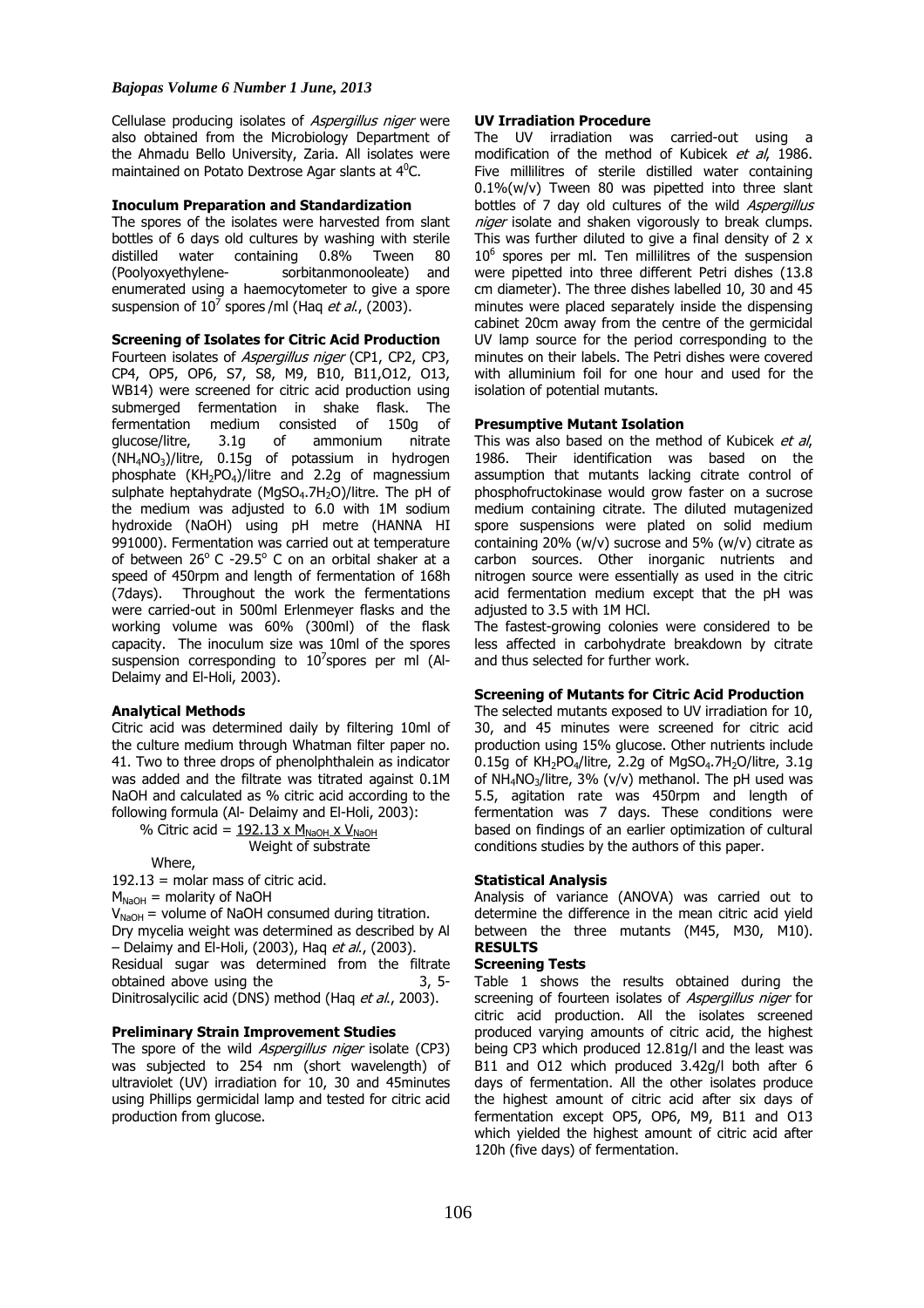# *Bajopas Volume 6 Number 1 June, 2013*

There was a progressive decrease in residual sugar concentration, the least being that of CP3 (2.50g/l) and the highest being that of O12 (30.85g/l) both after 168h (seven days) of fermentation. Mycelia weight increased steadily for all the isolates with the highest values obtained after seven days of fermentation.

### **Preliminary Strain Improvement Studies**

Figures 1, 2 and 3 represent citric acid yield, residual sugar concentration and mycelia weight of A. niger (CP3) after exposure to ultraviolet irradiation for 10, 30 and 45 minutes respectively. The mutant (M45) obtained after exposure of parent A. niger to 45 minutes of ultraviolet radiation gave the highest citric acid yield (22.20g/l) after 144h of fermentation followed by a citric acid yield of 16.22g/l by the 30 minutes mutant (M30). The mutant obtained from 10 minutes (M10) exposure to ultraviolet irradiation produced the least amount of citric acid (13.66g/l). There was no significant difference in mean citric acid yield between the M45 and M30 and also between M30 and M10 (P≥0.05), but there was significant difference in mean citric acid yield between M45 and M10 (P≤0.05). In all cases, the concentration of

residual sugar steadily declined throughout the seven days of fermentation, from 124.50g/l to 4.70g/l, 126.00g/l to 10.80g/l and 118.55g/l to 2.20g/l after exposure to ultraviolet irradiation for 10, 30 and 45 minutes respectively while mycelia weight increased throughout the seven days of fermentation, from 2.99g/l to 12.58g/l, 3.44g/l to 11.44g/l and 3.01g/l to 12.48g/l after exposure to ultraviolet irradiation for 10, 30 and 45 minutes respectively.

Figure 4 shows comparison of citric acid yield between parent and mutant  $A$ . niger (CP3) with and without methanol as additive. The mutant yielded higher amount of citric acid 19.64g/l without methanol and 22.20g/l with methanol compared to the parents (14.09g/l from parent without methanol and 14.94g/l from parent with methanol) after six days (144h) of fermentation. Residual sugar concentration decreased all through the fermentation period, from 109.90g/l to 2.85g/l, 122.60g/l to 15.90g/l, 127.80g/l to 2.60 and 118.50 to 2.20g/l from parent without methanol, parent with methanol, mutant without methanol and mutant with methanol respectively while mycelia weight increased steadily up to day seventh of the fermentation, the highest value obtained being 12.48g/l from mutant with methanol.

**Table 1: Citric acid yield (g/l), residual sugar concentration (g/l) and mycelial weight (g/l) of fourteen isolates of A. niger during the screening tests** 

| <b>Isolates</b> |        |                         |               | <b>Days</b> |       |       |                         |
|-----------------|--------|-------------------------|---------------|-------------|-------|-------|-------------------------|
|                 | 1      | $\overline{\mathbf{2}}$ | 3             | 4           | 5     | 6     | $\overline{\mathbf{z}}$ |
| CP <sub>1</sub> |        |                         |               |             |       |       |                         |
| CAY             | 8.11   | 8.54                    | 8.96          | 9.39        | 9.39  | 9.82  | 7.69                    |
| <b>RSC</b>      | 125.65 | 108.55                  | 86.20         | 62.70       | 34.55 | 17.46 | 6.50                    |
| <b>MW</b>       | 3.11   | 4.50                    | 7.01          | 10.15       | 13.67 | 14.03 | 16.60                   |
| CP <sub>2</sub> |        |                         |               |             |       |       |                         |
| CAY             | 5.98   | 8.54                    | 9.39          | 9.39        | 10.25 | 10.67 | 8.54                    |
| <b>RSC</b>      | 132.00 | 106.40                  | 87.60         | 60.50       | 45.55 | 20.50 | 4.65                    |
| <b>MW</b>       | 2.80   | 4.52                    | 6.80          | 9.95        | 11.05 | 15.00 | 16.95                   |
| CP3             |        |                         |               |             |       |       |                         |
| <b>CAY</b>      | 7.26   | 10.25                   | 11.10         | 11.95       | 12.38 | 12.81 | 11.53                   |
| <b>RSC</b>      | 124.50 | 98.95                   | 76.70         | 52.86       | 28.10 | 10.50 | 2.50                    |
| <b>MW</b>       | 3.05   | 4.45                    | 6.80          | 9.00        | 11.00 | 13.05 | 15.05                   |
| CP4             |        |                         |               |             |       |       |                         |
| CAY             | 6.40   | 10.25                   | 10.25         | 11.10       | 11.53 | 11.95 | 10.67                   |
| <b>RSC</b>      | 124.40 | 98.70                   | 7825          | 50.50       | 32.50 | 18.70 | 7.00                    |
| <b>MW</b>       | 3.79   | 4.65                    | 5.98          | 7.56        | 10.77 | 12.09 | 14.97                   |
| OP <sub>5</sub> |        |                         |               |             |       |       |                         |
| CAY             | 6.40   | 6.83                    | 8.54          | 9.82        | 10.67 | 10.67 | 8.54                    |
| <b>RSC</b>      | 130.80 | 117.15                  | 98.35         | 78.70       | 62.70 | 45.60 | 15.05                   |
| <b>MW</b>       | 4.98   | 7.00                    | 8.50          | 11.40       | 14.11 | 16.75 | 19.00                   |
| OP <sub>6</sub> |        |                         |               |             |       |       |                         |
| CAY             | 4.70   | 4.70                    | 5.12          | 6.40        | 7.69  | 7.26  | 6.40                    |
| <b>RSC</b>      | 131.20 | 112.40                  | 99.60         | 80.40       | 57.35 | 39.10 | 19.90                   |
| <b>MW</b>       | 4.50   | 6.14                    | 8.00          | 11.68       | 16.77 | 19.01 | 20.00                   |
| S7              |        |                         |               |             |       |       |                         |
| CAY             | 2.99   | 5.12                    | 5.12          | 5.55        | 6.40  | 7.26  | 6.40                    |
| <b>RSC</b>      | 135.05 | 112.00                  | 91.53         | 72.10       | 49.70 | 27.92 | 7.44                    |
| <b>MW</b>       | 3.05   | 6.05                    | 8.64          | 11.87       | 15.11 | 18.00 | 21.90                   |
| S8              |        |                         |               |             |       |       |                         |
| <b>CAY</b>      | 4.70   | 5.98                    | 6.40<br>80.70 | 6.83        | 8.11  | 9.39  | 7.69                    |
| <b>RSC</b>      | 124.15 | 109.50                  |               | 60.20       | 39.93 | 20.00 | 8.55                    |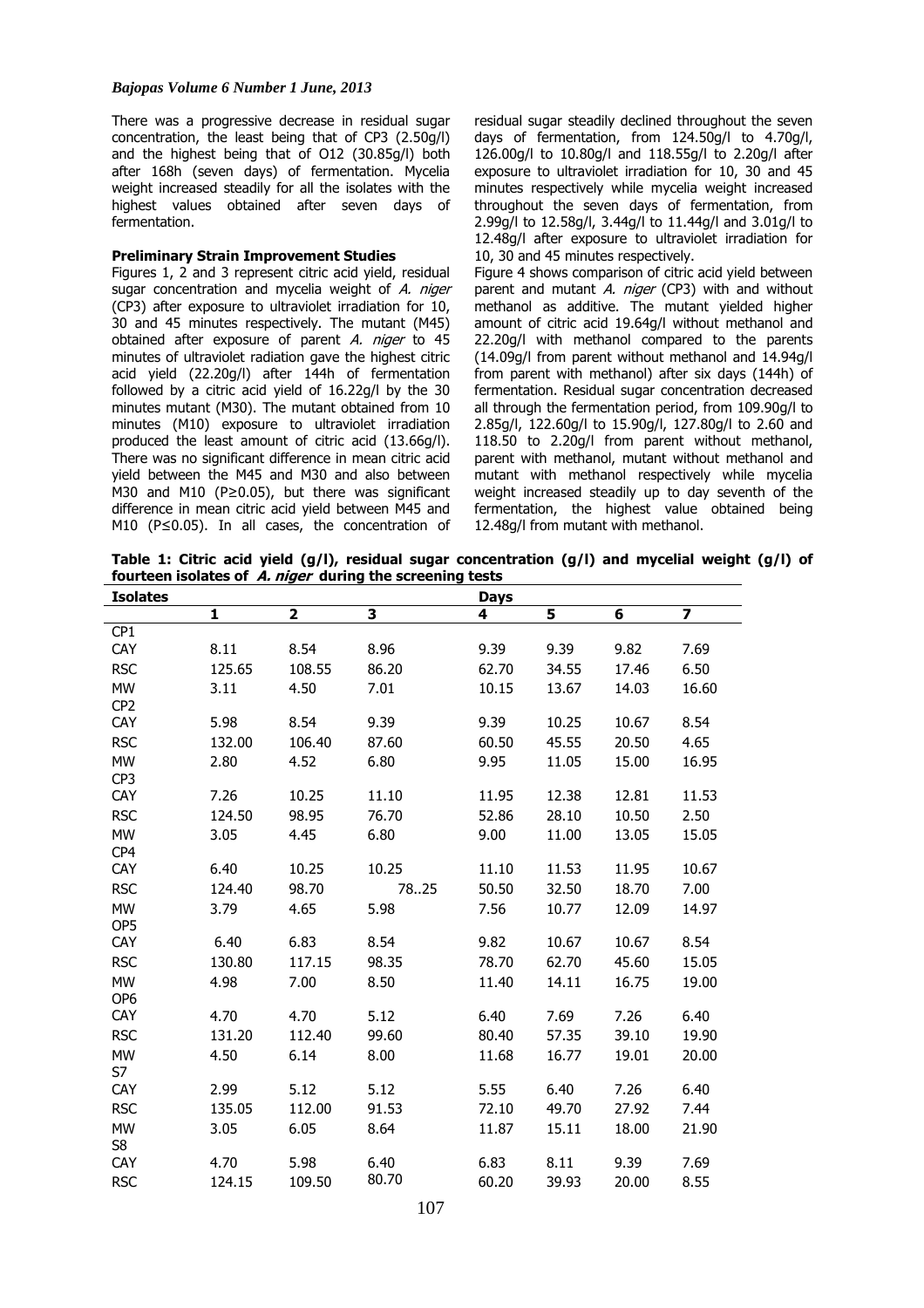| <b>Isolates</b>  |        |        |        | <b>Days</b> |       |       |       |
|------------------|--------|--------|--------|-------------|-------|-------|-------|
|                  | 1      | 2      | 3      | 4           | 5     | 6     | 7     |
| <b>MW</b>        | 3.54   | 4.50   | 6.50   | 9.12        | 12.22 | 15.60 | 17.00 |
|                  |        |        |        |             |       |       |       |
| M9               |        |        |        |             |       |       |       |
| <b>CAY</b>       | 4.70   | 5.55   | 6.40   | 7.69        | 9.82  | 8.97  | 7.26  |
| <b>RSC</b>       | 126.50 | 109.85 | 90.65  | 71.42       | 37.05 | 19.00 | 8.22  |
| <b>MW</b>        | 4.06   | 6.55   | 8.98   | 10.23       | 11.09 | 12.11 | 13.55 |
| B <sub>1</sub> O |        |        |        |             |       |       |       |
| <b>CAY</b>       | 2.56   | 4.27   | 5.98   | 5.98        | 7.26  | 8.11  | 7.69  |
| <b>RSC</b>       | 134.65 | 111.45 | 90.45  | 60.50       | 43.85 | 31.70 | 16.34 |
| <b>MW</b>        | 3.11   | 4.88   | 6.00   | 7.90        | 9.89  | 11.77 | 13.57 |
| <b>B11</b>       |        |        |        |             |       |       |       |
| CAY              | 3.42   | 3.42   | 5.55   | 6.40        | 7.26  | 3.42  | 2.56  |
| <b>RSC</b>       | 131.20 | 119.25 | 97.00  | 81.00       | 62.85 | 49.10 | 20.50 |
| <b>MW</b>        | 5.00   | 8.20   | 9.14   | 12.55       | 16.00 | 19.02 | 19.50 |
| 012              |        |        |        |             |       |       |       |
| <b>CAY</b>       | 2.56   | 2.56   | 2.56   | 2.99        | 2.99  | 3.42  | 2.56  |
| <b>RSC</b>       | 137.20 | 124.90 | 114.65 | 90.50       | 75.05 | 48.88 | 30.85 |
| <b>MW</b>        | 2.22   | 4.44   | 6.01   | 8.08        | 11.11 | 13.78 | 14.84 |
| 013              |        |        |        |             |       |       |       |
| CAY              | 4.27   | 4.70   | 6.83   | 7.69        | 9.39  | 8.11  | 8.11  |
| <b>RSC</b>       | 132.90 | 118.85 | 101.75 | 82.50       | 54.35 | 30.80 | 15.45 |
| <b>MW</b>        | 2.90   | 3.74   | 4.44   | 7.07        | 9.03  | 10.91 | 11.06 |
| <b>WB14</b>      |        |        |        |             |       |       |       |
| <b>CAY</b>       | 4.70   | 6.40   | 6.83   | 7.69        | 8.11  | 8.54  | 7.69  |
| <b>RSC</b>       | 131.10 | 102.30 | 78.40  | 50.50       | 38.65 | 25.80 | 10.00 |
| <b>MW</b>        | 3.50   | 5.03   | 5.94   | 7.07        | 9.77  | 11.11 | 13.99 |

*Bajopas Volume 6 Number 1 June, 2013*

**Table 1 Continue** 

Key: CAY = Citric acid yield, RSC = Residual sugar concentration, MW = Mycelial weight.



**Figure 1: Citric acid yield, residual sugar concentration and mycelia weight of A. niger at 10 minutes exposure to UV radiation**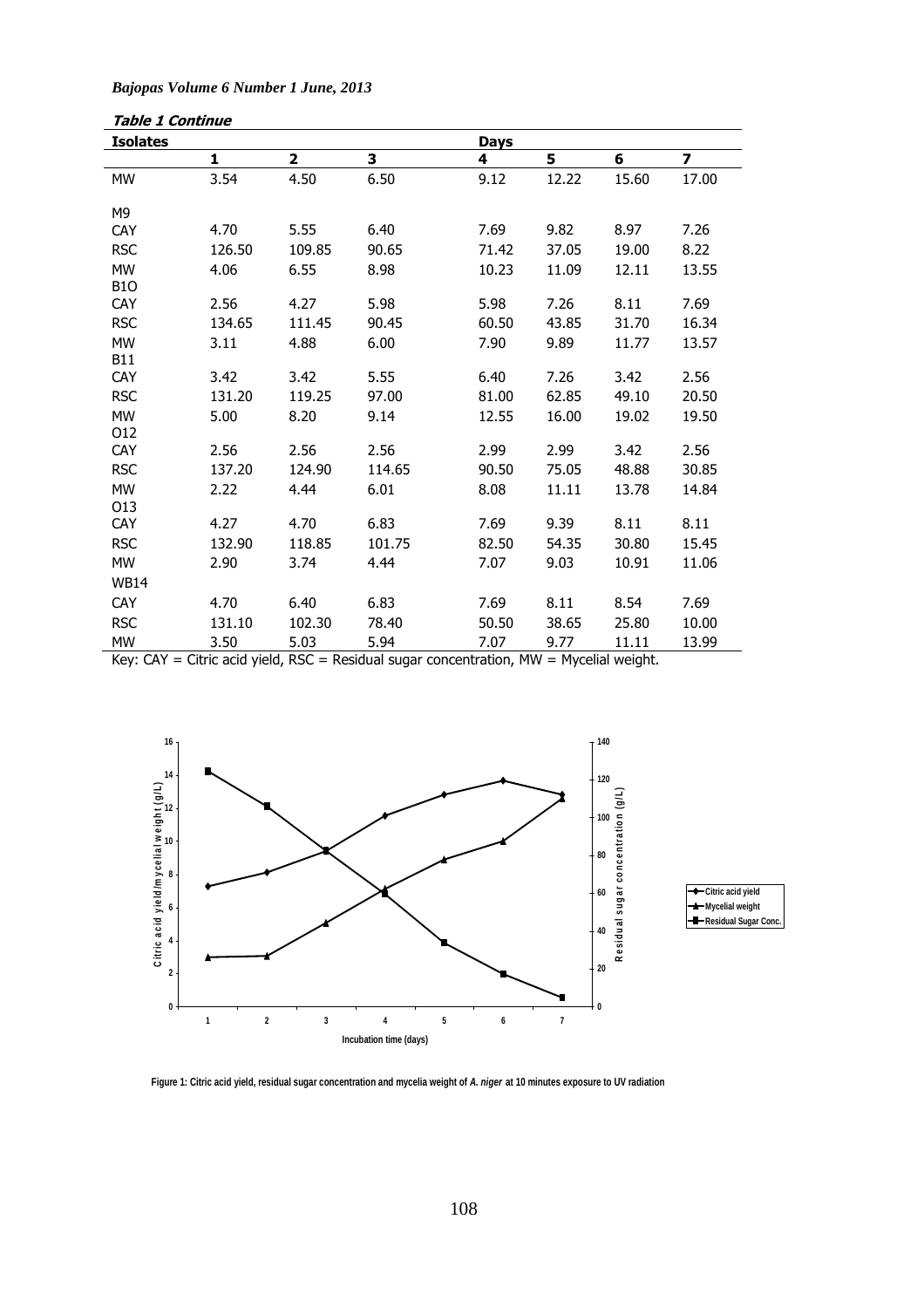



**Figure 2: Citric acid yield, residual sugar concentration and mycelia weight of A. niger at 30 minutes exposure to UV radiation**



**Figure 3: Citric acid yield, residual sugar concentration and mycelia weight of A. niger at 45 minutes exposure to UV radiation**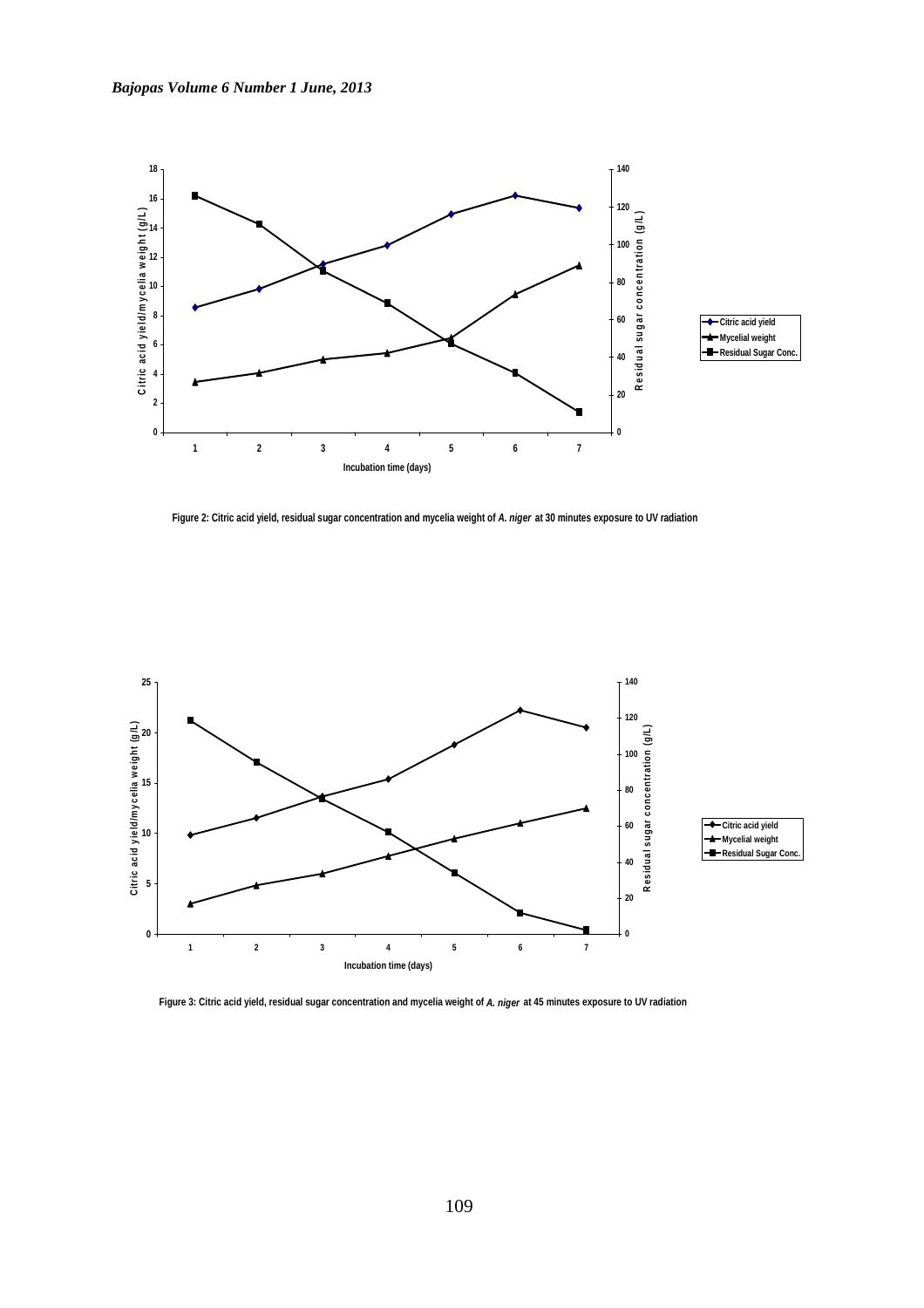

**Figure 4: Comparism of Citric acid yield between parent and mutant A. niger with and without methanol as additive**

### **DISCUSSION**

### **Screening of Aspergillus niger Isolates for Citric Acid Production**

Fourteen isolates of Aspergillus niger code named CP1- 4 (Cellulase producing), OP5 and OP6 (from orange pulp), S7 and S8 (from soil), M9 (from mango), B10 and B11 (from bread), O12 and O13 (from onions) and WB14 (from wheat bran) were screened for citric acid production. Of these isolates, CP3 produced the highest amount of citric acid (12.81g/l) after six days. The citric acid yield was much lower than those of the 12 isolates of Aspergillus niger studied by Ali et al, 2002 in which the best isolate A. niger GCBT7 produced 84.95g/l citric acid. The low yield obtained from the isolates studied in this work compared to those studied by Ali et al., 2002 may be due to differences in carbon source (glucose was used in this work while molasses was used by Ali et al., 2002), molasses consists predominantly of sucrose, the low yield may also be due to difference in strain of the A. niger used in both studies. Variation in temperature may have also contributed to the low yield obtained in this study, the shaker used in this study did not have temperature control mechanism, and fermentation was therefore based on ambient temperature which was between 26 $^{\circ}$ C-29.5 $^{\circ}$ C during the studies. Ali *et al.*, 2002 used a constant temperature of 30°C.

### **Preliminary Strain Improvement Studies**

Highest citric acid yield (22.20g/l) was obtained from the 45 minutes mutants (M45) after 6 days of

# **REFERENCES**

Abdullah-Al-Mahin, A., Sharifuzzaman, B. M., Faruk, M. O., Kader, M.A. Alam, J. Begum, R. and Harun-Or-Rashid, R. (2012). Improved Citric Acid Production by Radiation Mutant fermentation. The A. niger isolates exposed to ultraviolet radiation for 10 minutes yielded less citric acid (13.66g/l) compared to the parent (14.95g/l) after 144h (six days) of fermentation. This may be because exposure of the parent  $A$ . niger (CP3) to ultraviolet irradiation for ten minutes was too short to have caused any positive mutation.

The 45 minutes mutant (M45) gave 1.49 fold increase in citric acid yield while the 30 minutes mutant (M30) gave 1.08 fold increase in citric acid yield compared to the parent strain (CP3). The higher citric acid yield by these mutants may be because phosphofructokinase regarded as a key regulatory enzyme for citric acid formation is able to overcome feedback inhibition by citrate (Ward et al., 2006). The yield obtained in this study by all the three mutants was much higher than the yield of 12.81g/l reported by Abdullah-Al-Mahin et al. (2012). Several workers in this field reported higher citric acid yield from mutant A. niger than the parent strain. (Ledezma et al., 1970; Hag et al., 2002; Zhang et al., 2002; Ikram-Ul et al., 2003; Marin et al. 2003; Igbal et al., 2004).

### **CONCLUSION**

The results of the isolation and screening tests showed that all the A. niger isolates studied have the potential for citric acid production. Citric acid productivity further increased after strain improvement studies. The mutant (M45) obtained was also able to produce more citric acid without methanol as additive than the parent (CP3) strain with methanol.

> Aspergillus niger Using Sugarcane Bagasse Extract. Biotechnology, 11: 44-49.

Al-Delamy, K. S. and M. El-Holi, (2003). Citric acid production from whey sugars and additives by A.niger. African Journal of Biotechnology, 2:10: 356 – 359.